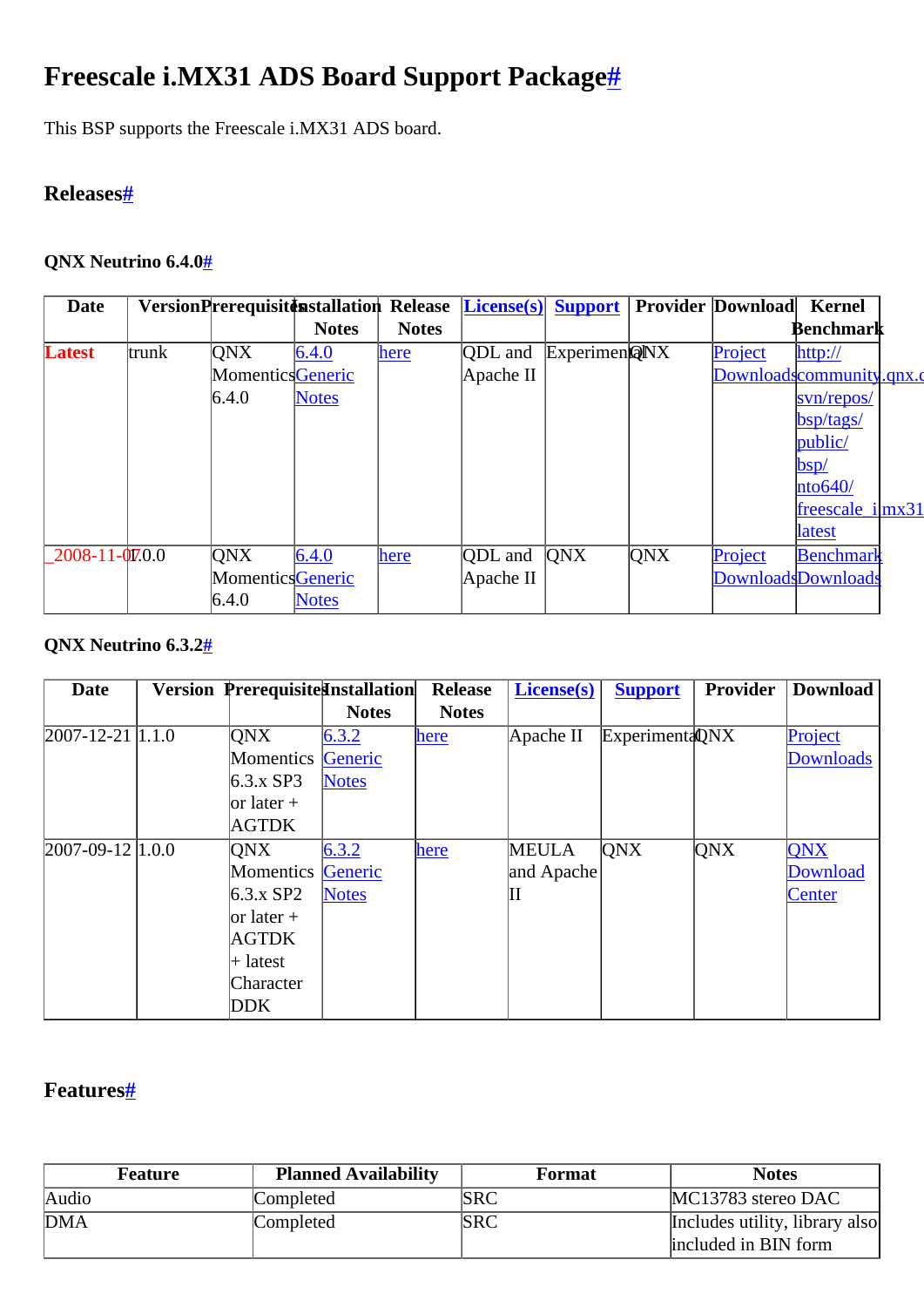| EIDE/SATA        | Completed | BIN        | On-board ATA controller  |  |  |
|------------------|-----------|------------|--------------------------|--|--|
| Ethernet         | Completed | <b>SRC</b> | 10 BaseT Ethernet        |  |  |
|                  |           |            | controller: Crystal LAN  |  |  |
|                  |           |            | <b>CS8900A</b>           |  |  |
| Graphics / Video | Completed | <b>BIN</b> | On-board graphics        |  |  |
| Acceleration     |           |            | controller driver for    |  |  |
|                  |           |            | Graphic Framework (GF)   |  |  |
| I2C              | Completed | <b>SRC</b> | MX31 I2C manager.        |  |  |
|                  |           |            | Master library also      |  |  |
|                  |           |            | included in BIN form     |  |  |
| <b>NAND</b>      | Completed | <b>SRC</b> | Saumsung NAND Flash:     |  |  |
|                  |           |            | 128 MB NAND flash        |  |  |
|                  |           |            | (K9K1G08U)               |  |  |
| <b>NOR</b>       | Completed | <b>SRC</b> | Spansion Flash: 32 MB    |  |  |
|                  |           |            | burst flash $(71WS256N)$ |  |  |
| Serial           | Completed | <b>SRC</b> | On-board UART: MX31      |  |  |
|                  |           |            | UART                     |  |  |
| SPI              | Completed | <b>SRC</b> | MX31 SPI master          |  |  |
|                  |           |            | controller               |  |  |
| Startup          | Completed | <b>SRC</b> |                          |  |  |
| <b>USB Host</b>  | Completed | BIN        | $host1/host2$ (EHCI)     |  |  |

Some of these drivers are commented out in the default buildfile. To use the drivers in the target hardware, you'll need to uncomment them in your buildfile, rebuild the image, and load the image into the board.

## <span id="page-1-0"></span>**QNX Neutrino 6.4 Change Histor[y#](#page-1-0)**

#### <span id="page-1-1"></span>**Trunk[#](#page-1-1)**

• Same as QNX Neutrino 6.4.0 BSP for Freescale i.MX31 ADS 1.0.0

#### <span id="page-1-2"></span>**1.0.[0#](#page-1-2)**

- Created from QNX Neutrino 6.3.2 BSP for Freescale i.MX31 ADS 1.1.0
- Built using the latest 6.4.0 toolchain
- Support for ARM11 enabled procnto
- Level 2 cache support
- Support for the 800x480 Sharp panel to be integrated with latest acceleration improvements
- Various graphics fixes
- The serial driver supports the software flow control

## <span id="page-1-3"></span>**QNX Neutrino 6.3.2 Change History[#](#page-1-3)**

## <span id="page-1-4"></span>**1.1.[0#](#page-1-4)**

• Support for DMA

## <span id="page-1-5"></span>**1.0.[0#](#page-1-5)**

• Initial release under Apache II